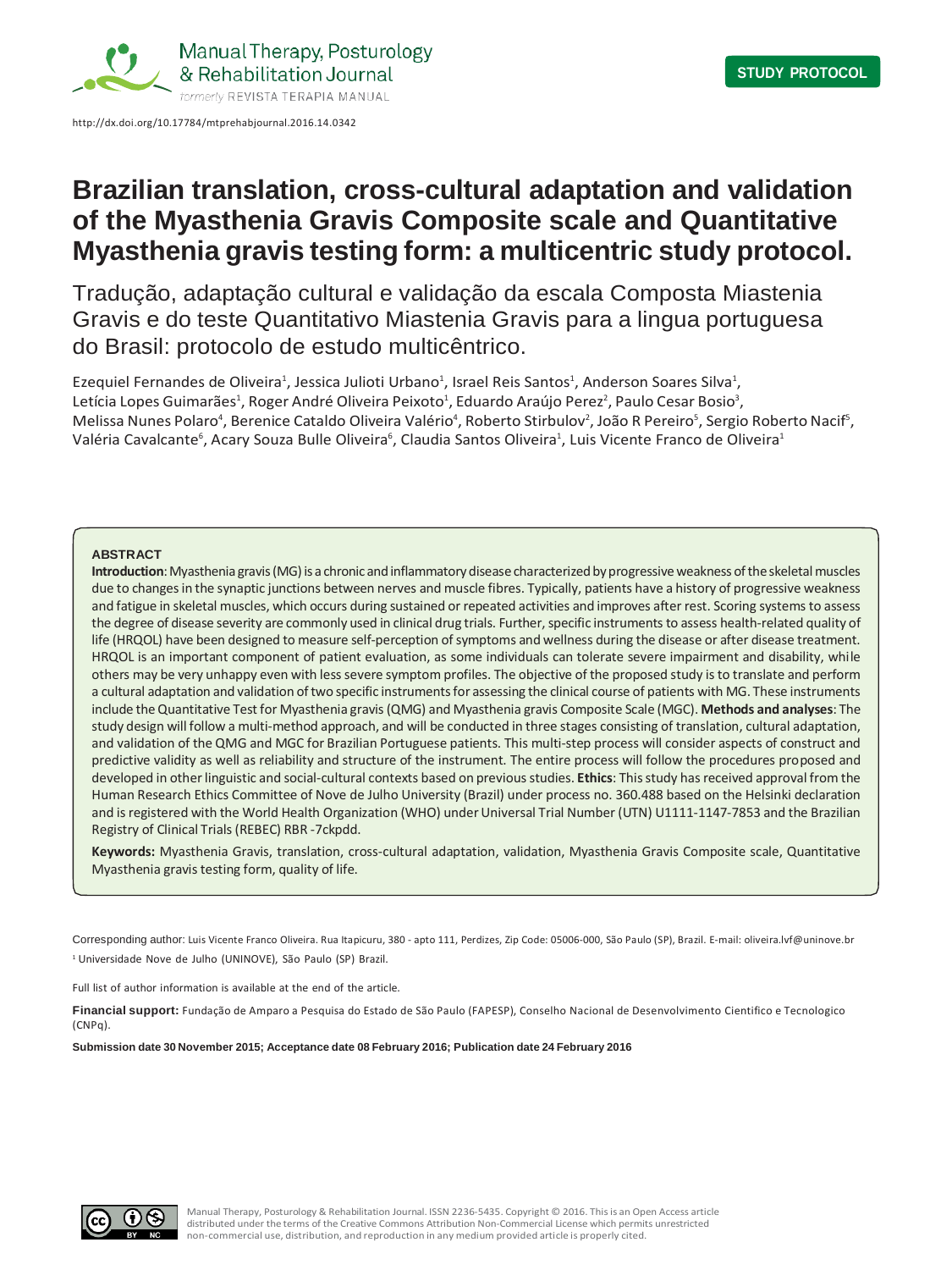

# **RESUMO**

**Introdução**: A Miastenia Gravis (MG) é uma doença crônica e inflamatória caracterizada por fraqueza progressiva dos músculos esqueléticos, devido a alterações nas junções sinápticas entre nervos e fibras musculares. Os pacientes apresentam uma história de fraqueza progressiva e fadiga nos músculos esqueléticos, que ocorre durante as atividades sustentadas ou repetidas e melhora após o descanso. Sistemas de pontuação para avaliar o grau de gravidade da doença são comumente usados em ensaios clínicos de drogas. Além disso, instrumentos específicos para avaliar a qualidade de vida relacionada a saúde (QVRS) foram concebidos para medir a auto percepção de sintomas e de bem-estar durante a doença ou após o tratamento da doença. QVRS é um componente importante da avaliação do paciente, como algumas pessoas podem tolerar comprometimento grave e incapacidade, enquanto outros não toleram o mesmo perfil de sintomas. O objetivo é traduzir e realizar uma adaptação cultural e validação de doisinstrumentos específicos para avaliar a evolução clínica de pacientes com MG. Estesinstrumentosincluemo teste quantitativo para Miastenia gravis(QMG) e a escala composta Miastenia gravis (MGC). **Analises e método**: O desenho do estudo seguirá uma abordagem multimétodo, e será realizado em três etapas que consistem em tradução, adaptação cultural e validação daQMG e MGC para o português brasileiro. Este processo multipasso irá considerar aspectos de construção e validade, bem como confiabilidade e estrutura dosinstrumentos. Todo o processo seguirá os procedimentos propostos e desenvolvidos em outros contextoslinguístico e sociocultural com base em estudos anteriores. Ética: Este estudo recebeu aprovação do Comitê de Ética em Pesquisa com Seres Humanos da Universidade Nove de Julho (Brasil) sob processo nº. 360.488 baseada na Declaração de Helsinki e está registrada na Organização Mundial de Saúde (OMS), sob *Universal Trial Number* (UTN) U1111-1147-7853 e o Registro Brasileiro de Ensaios Clínicos(REBEC) RBR -7ckpdd.

**Palavras-chave:** Miastenia Gravis, tradução, adaptação cultural, validação, escala composta para Miastenia Gravis, teste quantitativo para Miastenia gravis, qualidade de vida.

# **INTRODUCTION**

Myasthenia gravis (MG) is a chronic autoimmune disease caused by antibodies against the acetylcholine receptors (AchR) on the post-synaptic membrane of the neuromuscular junction. This disease is characterized by progressive weakness and fatigue of skeletal muscles.<sup> $(1,2)$ </sup> Its annual incidence is 1– 15 cases per million; the disease occurs in individuals between ages 20 and 40 years with females being more affected than men (ratio of  $3:2$ ).<sup>(3,4)</sup>

The disease severity depends on the muscle groups affected and can range from mild, with purely ocular symptoms, to more severe cases with generalized muscle weakness and respiratory failure.<sup>(1)</sup> The Committee of the Myasthenia Gravis Foundation of America (MGFA) classified MG into five levels of severity based on the onset of symptoms and anatomical distribution in muscles groups.<sup>(5)</sup>

In recent years, there have been significant advances in the diagnosis and treatment of MG, which was traditionally considered a disabling and often fatal condition, justifying the name "gravis." Prior to the 1960s, the mortality rate for MG was approximately 30%, despite treatment. This mortality rate has been practically reduced to 0 with current therapies, which have been highly effective.<sup>(6)</sup> Modern immunotherapy has considerably improved prognosis and most patients lead a complete and productive life. However, despite advances in treatment, we may observe a shortage of database information. Some clinical scoring systems for assessing the degree of disease severity are currently used in clinical trials of new drugs.(7-10)

Specific instruments designed to assess health-related quality of life (HRQOL) measure self-perception of symptoms and wellness related to a disease or treatment.<sup>(11)</sup> HRQOL is an important component in patient evaluation, given that

individuals have different reactions to their diagnosis. These assessment tools can be used generally for a group of diseases or for a specific disease, such as  $MG<sub>12</sub>$ 

Previous studies have described a correlation between HRQOL and severity of MG. $(13-15)$  Information regarding the HRQOL obtained from patients may influence treatment decisions and provide a better understanding of their needs, providing an adequate clinical support.<sup> $(16)$ </sup> The more specific the instrument, the more relevant it becomes for evaluation and follow-up.

Based on our review of the international scientific literature, four specific instruments for MG were found including two on HRQOL and two on disease severity. Of these instruments, only the Questionnaire of Life Quality Specific for Myasthenia Gravis–15 items has been translated into Portuguese for use in Brazil. Therefore, there is need for a study aimed at the translation and validation of additional instruments for assessing the clinical course and severity of MG in Portuguese-speaking patients.

The objective of this study is to translate and perform the cultural adaptation and validation of two specific instruments designed to assess the clinical course in MG. The selected instruments include the Quantitative Test for Myasthenia gravis (MGQ) and the Myasthenia gravis Composite Scale (MG Composite). We believe that these revised instruments can contribute to patient evaluation in the clinical setting and in research, providing reliable insights into the physical well-being and clinical course of Brazilian patients with MG.

# **METHODS**

The study will be conducted in accordance with the ethical standards established in the 1961 Declaration of Helsinki (as revisedinHong Kong in 1989 and Edinburgh, Scotland in 2000)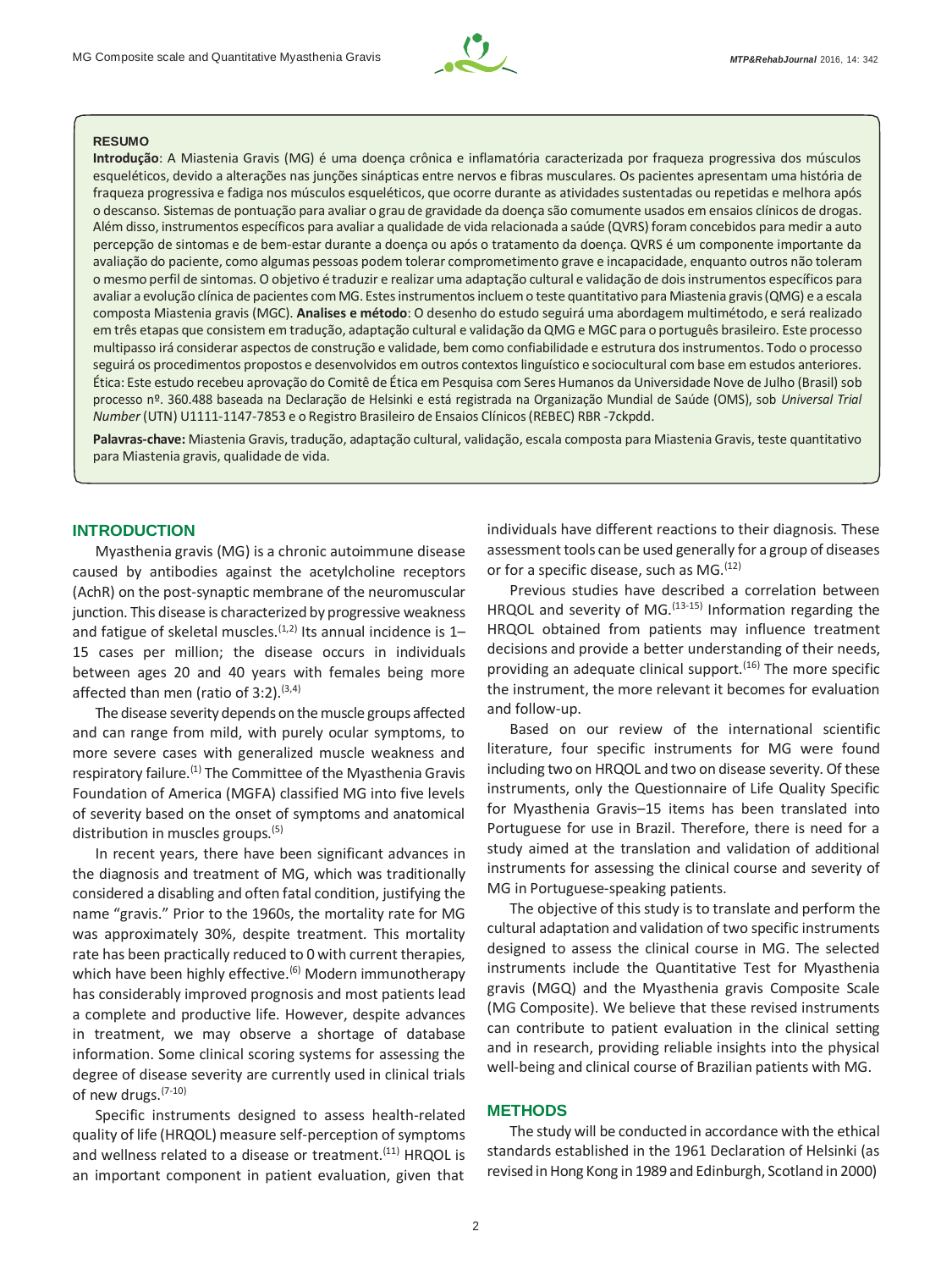

and will comply with the Regulatory Guidelines and Norms for Research Involving Human Subjects of the National Health Board of the Brazilian Health Ministry issued in October 1996.

This study has been approved by the Human Research Ethics Committee of Nove de Julho University (Brazil) under process no. 360.488 and is registered with the World Health

Organization (WHO) under Universal Trial Number (UTN) U1111-1147-7853 and the Brazilian Registry of Clinical Trials (REBEC) RBR -7ckpdd. A written informed consent will be obtained, and subjects will be allowed to withdraw from the study at any time with no negative consequences.

The study design will follow a multi-method approach and will be conducted in three stages consisting of translation. cultural adaptation, and validation of the MGQ and MG Composite. Construct and predictive validity and aspects of reliability and structure of the instrument will be considered.

# **Instruments**

The QMG scale was developed by Besinger as an outcome of a clinical trial and assesses disease severity.<sup>(16)</sup> Initially, this scale consisted of 8 stratified items on a scale from 0 to 3, where 3 indicated greater severity. In 1992, Tindal et al. modified this scale to include 13 items based on two studies investigating the efficacy of cyclosporine drug therapy in MG. This study showed a significant reduction in the average score on the MGQ for the therapy group compared to the placebo group.(7,8) Barohn et al. (1998) performed inter-rater reliability testing using the modified MGQ scale by Tindal et al. in order to determine the scale's reliability and the number of patients needed to perform a randomized clinical trial. Three parameters in the previous version of the scale that could not be easily quantified (facial muscles, chewing, and swallowing) were modified.<sup>(17)</sup> Since this study, the MGQ has been widely used in several clinical trials involving patients with MG. This measure is easily administered in approximately 30 minutes and requires minimal equipment.

The MGC is a valid and reliable instrument used to assess the clinical condition of patients with MG both in clinical practice and in scientific research. This scale was validated in clinical studies conducted in 2008 and 2009 in 11 research centres specializing in the care of neuromuscular diseases; 9 centres were in the US and two were in Europe. (18,19)

The MG Composite is an ordinal scale consisting of 10 items, each representing a feature commonly experienced with MG. The response categories of the scale items are weighted. For example, the ptosis item equals 3 points, the item 'severe weakness in hip flexion' is 5 points, and 'severe respiratory weakness' (i.e., ventilator dependency) is 9 points. The maximum score on the scale is 50 points and a higher score is indicative of a more severe clinical condition. Burns and colleagues investigated the validity and reliability of this scale and found that an improvement of 3 points indicates a significant clinical improvement in patients with  $MG.$ <sup>(19)</sup>

#### **Translation, cross-cultural adaptation, and validation**

The process of translation, cultural adaptation, and validation of the QMG and MGC will follow the procedures proposed and developed in other linguistic and social-cultural contexts.(20-24) Figure 1 shows the flowchart of the translation and adaptation process.



**Figure 1.** Flowchart of the study.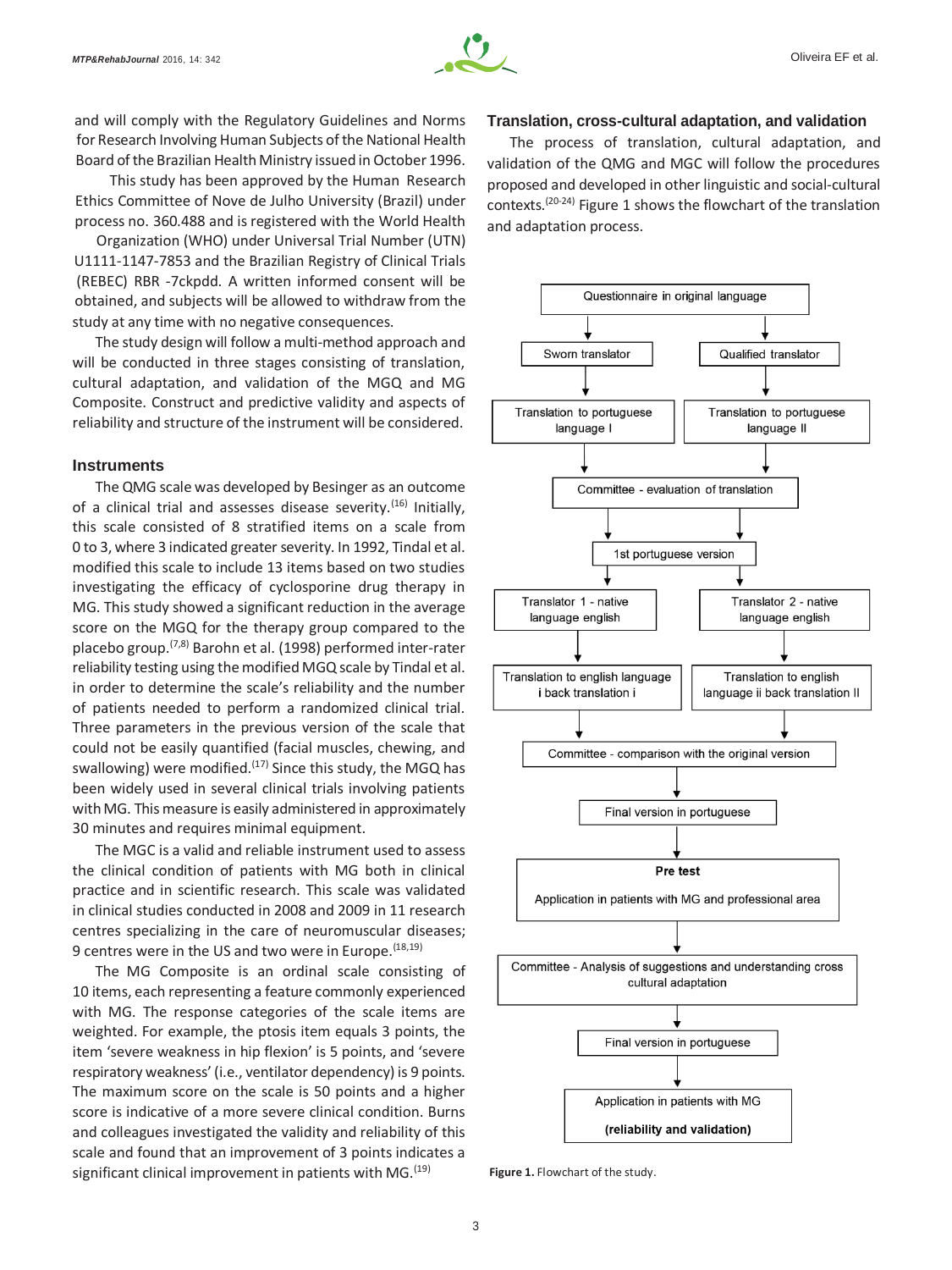

# **Translation**

According to the established protocol, two qualified Brazilian translators, one sworn translator who is unfamiliar with the knowledge area and another bilingual neurologist, will translate the QMG and MGC into Brazilian Portuguese.

Next, a committee of four neurologists and two physiotherapists, all bilingual, will compare these two translated versions, creating the first version of the scales in Portuguese. All members of this committee will be bilingual university professors and researchers with clinical experience in neuromuscular diseases and advanced knowledge of the English language.

# **Back translation**

Two native English Language, being one a professional translator, layman and the other one a neurologist, will perform the back-translation of the first version of the scalesin Portuguese (Brazil). Translators will not be informed about the study objectives and will have no accessto the original version. The expert committee will compare the back-translation with the original version, making the necessary adjustments, generating the second version in Portuguese. The final version of the scales in Portuguese will be established after consensus among committee members on each item.

# **Cross-cultural adaptation (Pre-test)**

The final versions of the scales will undergo semantic analysis to determine whether the terms used are clear. To ensure that the translated measures are equivalent to the originals, they will be checked by a pre-test, which includes assessing the degree of understanding of the proposed questions.

This pre-test will involve administering the items to 20 patients with MG and 12 professionals specialized in the area of clinical neurology. The pre-test results will be used to determine the level of semantic understanding in order to consolidate the final versions that will be used in the test phase as described below.

# **Validation**

Seventy-five patients aged 18–50 years who have been diagnosed with MG defined and classified according to MGFA will be invited to participate in this study. Participants will be screened by the Neuromuscular Diseases Research Division of the Federal University of São Paulo, UNIFESP; Department of Internal Medicine of Neurology, School of Medical Sciences of Santa Casa de São Paulo, FCMSC; and the Department of Neurology, Hospital for State Public Server, HSPE. The following data will be collected from the patients'records: demographic and clinical data, age, sex, weight, height, marital status, education level, current symptoms of MG, and therapeutic strategies used. The exclusion criteria will include cognitive impairment, illiteracy, and other chronic diseases.

The newly translated versions of MGQ and MG Composite will be compared to the Quality of Life Questionnaire for Specific Myasthenia Gravis.15 items (MG-QOL-15), which has been previously validated in Brazil and is considered to be the gold standard for assessing quality of life in MG.

The MG-QOL15 is a specific instrument that assesses HRQOL in patients with MG. This scale consists of 60 items and is effective, fast, and easy to perform. Each item is scored from 0 to 4 and evaluates the frequency for each item. The maximum score is 60 points with higher scores indicating worse perceived quality of life by the patient. MG-QOL15 has at least three possible functions. The first is that it assesses the perceived level of dysfunction and degree of satisfaction or dissatisfaction with the disease. The second function is evaluation of disease course and, perhaps, determination of treatment efficacy. The third function is monitoring the aggregate HRQOL for groups of patients in order to determine treatment effectiveness. On a scale of 0–60, the higher the score, the worse the patient's condition. The instrument does not have a determined cut-off value.(9, 25)

# **Statistical Analysis**

The Kolmogorov-smirnov test will be used for numeric variables to test normality. Data will be reported as mean ± standard deviation (SD) unless otherwise specified. The level of significance for all tests was set at p<0.05. Reliability will be determined by analyzing test-retest reproducibility, internal consistency and the coefficient of variation. Test-retest reproducibility will be assessed by computing the coefficient of variation between MGC and QMG scores after retesting (Wilcoxon signed rank test) and expressing the proportion of the variance of one set of results explained by the other using the square of Pearson's correlation  $(r^2)$ . Internal consistency will be measured by calculating Cronbach's α reliability coefficient for the both scales. Statistical analyseswas performed with the Statview 5.0 (SAS Institute, Cary, N.C., USA), and SPSS software (version 16.0, SPSS Inc. Chicago, IL, USA)

# **Description of risks**

There will be no risks for included patients.

#### **Ethical and legal aspects**

The study will be conducted in accordance with the ethical standards laid down in the 1961 Declaration of Helsinki (revised Hong Kong in 1989 and Edinburgh, Scotland, in 2000) and will be in accordance with the Regulatory Guidelines and Standards Research Involving Human Subjects of Comissão nacional de ética em pesquisa (CONEP) do ministerio da saude published in December 2012. This study protocol has been approved by the Research Ethics Committee of the University Nove (Brazil), in case no. 360.488 and is registered in the World Health Organization (WHO) as Universal Trial Number (UTN)